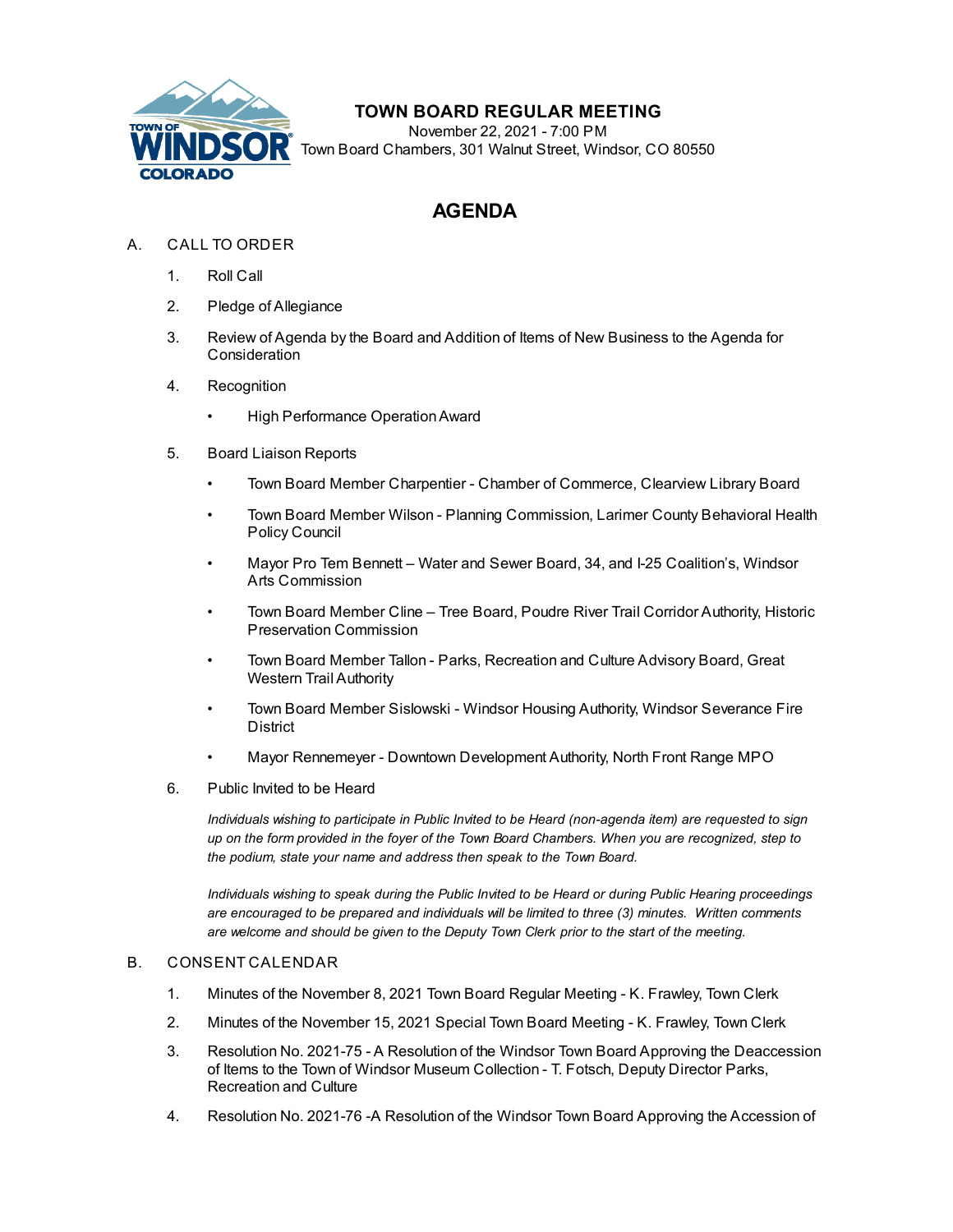Items to the Town of Windsor Museum [Collection](file:///C:/Windows/TEMP/CoverSheet.aspx?ItemID=1822&MeetingID=273) - T. Fotsch, Deputy Director Parks, Recreation & Culture

- 5. Resolution No. 2021-77 A Memorandum of [Understanding](file:///C:/Windows/TEMP/CoverSheet.aspx?ItemID=1789&MeetingID=273) Among Partner Agencies of the North Weld Co-Responder Team ("Co-Responder MOU") - A. Lopez, Police Commander
- 6. Resolution No. 2021-78 A [ResolutionAccepting](file:///C:/Windows/TEMP/CoverSheet.aspx?ItemID=1799&MeetingID=273) Maintenance Responsibilty for Certain Portions of Westgate Drive inAccordance with the First Amendment to Windsor Villages at Ptarmigan Subdivision Development Agreement - D. Roth, Civil Engineer
- 7. Resolution No. 2021-79 A Resolution Pursuant to Section 8.1 (a) of the Windsor Home Rule Charter Reaffirming the [Appointment](file:///C:/Windows/TEMP/CoverSheet.aspx?ItemID=1808&MeetingID=273) of Shane Hale as Windsor Town Manager - Ian D. McCargar, TownAttorney
- 8. Resolution No. 2021-80 A Resolution Pursuant to Section 9.1 (a) of the Windsor Home Rule Charter Reaffirming the Appointment of Ian D. McCargar as Windsor [TownAttorney,](file:///C:/Windows/TEMP/CoverSheet.aspx?ItemID=1809&MeetingID=273) and Affirming the Terms of Representation - Ian D. McCargar
- 9. Resolution No. 2021-81 A [ResolutionAppointing](file:///C:/Windows/TEMP/CoverSheet.aspx?ItemID=1811&MeetingID=273) the Law Firm of Kissinger & Fellman as Special Counsel With Respect to Negotiation and Finalization of an Agreement for Town-Wide Broadband Internet Service - Ian D. McCargar, TownAttorney

## C. BOARD ACTION

- 1. Ordinance No. 2021-1635 An Ordinance Granting a Franchise by the Town of Windsor to Public Service Company of Colorado for the [Non-Exclusive](file:///C:/Windows/TEMP/CoverSheet.aspx?ItemID=1790&MeetingID=273) Right to Provide, Sell, and Deliver Gas and Electricity to the Town and its Residents Through the Non-Exclusive Reasonable use of Town Streets, Public Utility Easements, and Other Town Property
	- Legislative Action
	- Staff presentation: Brandon Dittman, Special Counsel
- 2. Public [Hearing](file:///C:/Windows/TEMP/CoverSheet.aspx?ItemID=1802&MeetingID=273) 2022 Budget
	- Legislative Action
	- Staff Presentation: Dean Moyer, Director of Finance
- 3. Resolution No. 2021-82 A Resolution Summarizing Expenditures and Revenues for Each Fund, and Adopting a Budget for the Town of Windsor, Colorado, for the Calendar Year Beginning on January 1, 2022 and Ending on December 31, 2022, and [Appropriating](file:///C:/Windows/TEMP/CoverSheet.aspx?ItemID=1803&MeetingID=273) Sums of Money to the Various Funds and Spending Agencies, In the Amount and for the Purpose as Set Forth Below for the 2022 Budget Year.
	- Legislative Action
	- Staff Presentation: Dean Moyer, Director of Finance
- 4. Resolution No. 2021-83 A Resolution Levying General Property Taxes for the Taxable Year 2021 to Help Defray the Costs of [Government](file:///C:/Windows/TEMP/CoverSheet.aspx?ItemID=1806&MeetingID=273) for the Town of Windsor, Colorado, for the 2022 Budget Year., Larimer County
	- Legislative Action
	- Staff Presentation: Dean Moyer, Director of Finance
- 5. Resolution No. 2021-84 -A Resolution Levying General Property Taxes for the Taxable Year 2021 to Help Defray the Costs of [Government](file:///C:/Windows/TEMP/CoverSheet.aspx?ItemID=1805&MeetingID=273) for the Town of Windsor, Colorado, for the 2022 Budget Year, Weld County
	- Legislative Action
	- Staff Presentation: Dean Moyer, Director of Finance
- 6. Resolution No. 2021-85 A Resolution of the Town Board of the Town of Windsor, Colorado, Approving the 2022 Windsor Downtown Development Authority Budget; Making Annual [Appropriations](file:///C:/Windows/TEMP/CoverSheet.aspx?ItemID=1786&MeetingID=273) for the Windsor Downtown Development Authority for the Fiscal Year Ending December 31, 2022; and Fixing the Mill Levy for the Windsor Downtown Development Authority District for the Fiscal Year Ending December 31, 2022
	- Legislative Action
	- Staff presentation: Shane Hale, Town Manager; Matt Ashby, DDA Executive Director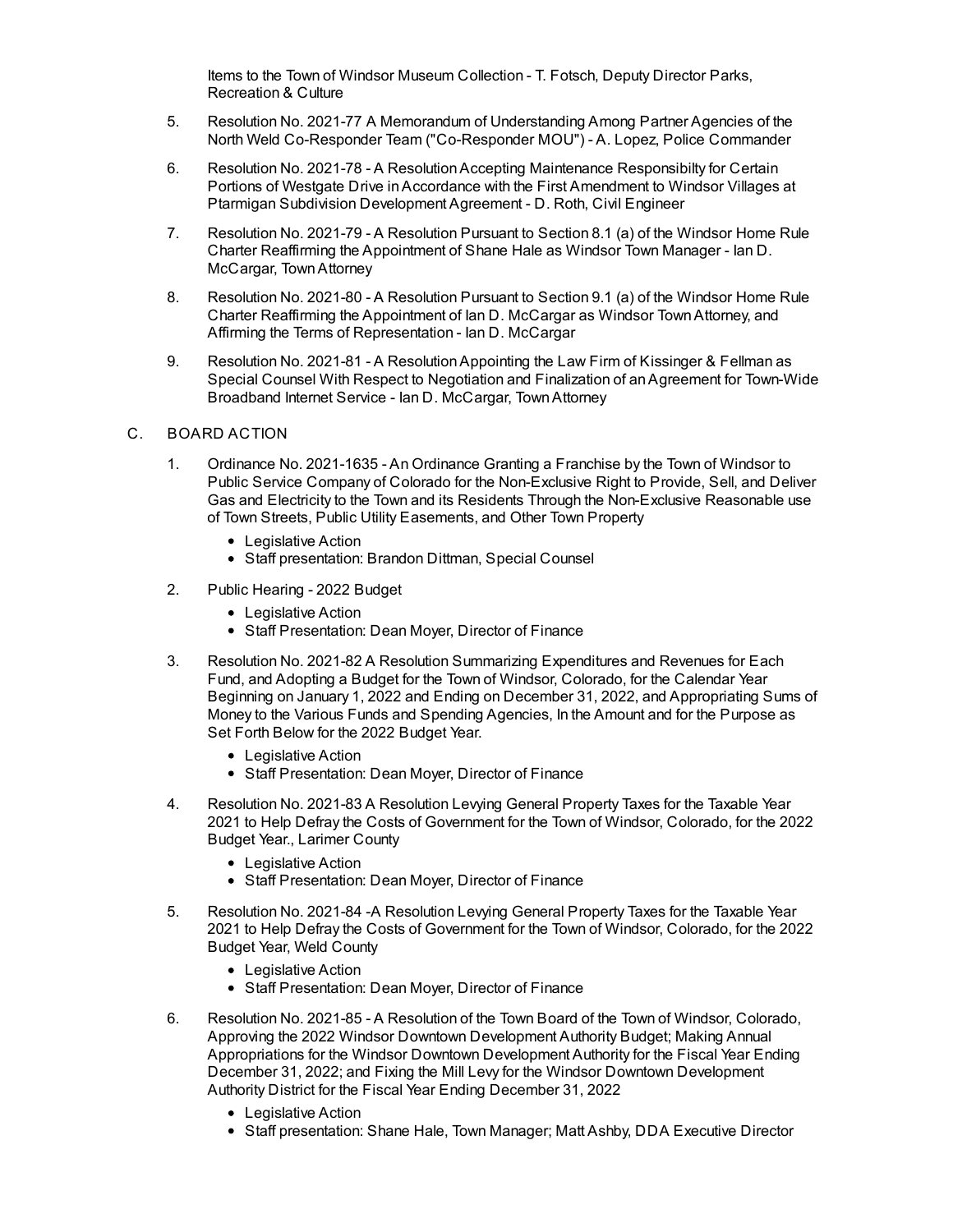- 7. Public Hearing Ordinance 2021-1637 An Ordinance Vacating Portions of Town-Owned [Right-Of-Way](file:///C:/Windows/TEMP/CoverSheet.aspx?ItemID=1776&MeetingID=273) Within Lot 5 and Lot 6 of the Eagle Crossing Subdivision, Fourth Filing in the Town of Windsor, Colorado
	- Legislative Action
	- Staff presentation: Paul Hornbeck, Senior Planner
- 8. Ordinance 2021-1637 An Ordinance Vacating Portions of Town-Owned [Right-Of-Way](file:///C:/Windows/TEMP/CoverSheet.aspx?ItemID=1777&MeetingID=273) Within Lot 5 and Lot 6 of the Eagle Crossing Subdivision, Fourth Filing in the Town of Windsor, Colorado
	- Legislative Action
	- Staff presentation: Paul Hornbeck, Senior Planner
- 9. Resolution No. 2021-74 A [ResolutionApproving](file:///C:/Windows/TEMP/CoverSheet.aspx?ItemID=1804&MeetingID=273) and Adopting the Amended and Restated Intergovernmental Agreement Regarding the Poudre River Trail Corridor
	- Legislative Action
	- Staff presentation: Wade Willis, Open Space and Trails Manager
- 10. Resolution No. 2021-86 A Resolution [Reaffirming](file:///C:/Windows/TEMP/CoverSheet.aspx?ItemID=1787&MeetingID=273) a Purchase and Sale Agreement By and Between the Town of Windsor and JSCS Farms LLC, for the Sale and Acquisition of Real Property, and Authorizing Town Manager Shane Hale to Take all Steps Necessary for Closing
	- Legislative Action
	- Staff presentation: Ian D. McCargar, TownAttorney; Shane Hale, Town Manager
- 11. Ordinance No. 2021-1638 An Ordinance Requiring the Filing of anAffidavit of Intent by Write-In Candidates inAccordance with Section 31-10-306, C.R.S., and, in Conjunction Therewith, Providing for the Cancellation of Municipal Elections Under Certain [Circumstances](file:///C:/Windows/TEMP/CoverSheet.aspx?ItemID=1812&MeetingID=273) in Accordance with Section 31-10-507, C.R.S.
	- 1st Reading
	- Legislative Action
	- Staff presentation: Karen Frawley, Town Clerk
- 12. Ordinance [2021-1639](file:///C:/Windows/TEMP/CoverSheet.aspx?ItemID=1818&MeetingID=273) An Ordinance Revising the Daily Use and Volume Rates Imposed Upon Persons and Entities Leasing Hydrant Meters From the Town of Windsor
	- 1st Reading
	- Legislative Action
	- Staff Presentation: Jessica Humphries, Administrative Services Director
- 13. Ordinance 2021-1640 An Ordinance Repealing, Amending and [Readopting](file:///C:/Windows/TEMP/CoverSheet.aspx?ItemID=1817&MeetingID=273) Portions of Article III of Chapter 13 of the Windsor Municipal Code with Respect to Stormwater Basin Fees Imposed by the Town's Stormwater Drainage Utility Enterprise
	- 1st Reading
	- Legislative Action
	- Staff Presentation: Jessica Humphries, Administrative Services Director
- 14. Resolution No 2021-87 A Resolution Establishing Rates for the Town of Windsor Water Service Customers, And Authorizing the [Implementation](file:///C:/Windows/TEMP/CoverSheet.aspx?ItemID=1813&MeetingID=273) of Such Rates
	- Legislative Action
	- Staff Presentation: Jessica Humphries, Administrative Services Director
- 15. Resolution No 2021-88 A Resolution Establishing Rates For the Town of Windsor Sanitary Sewer Customers, and Authorizing the [Implementation](file:///C:/Windows/TEMP/CoverSheet.aspx?ItemID=1814&MeetingID=273) of Such Rates
	- Legislative Action
	- Staff Presentation: Jessica Humphries, Administrative Services Director
- 16. Resolution No 2021-89 Resolution [Establishing](file:///C:/Windows/TEMP/CoverSheet.aspx?ItemID=1819&MeetingID=273) Bulk Water Rates for the Town of Windsor
	- Legislative Action
	- Staff Presentation: Jessica Humphries, Administrative Services Director
- 17. Resolution No 2021-93 A [ResolutionApproving](file:///C:/Windows/TEMP/CoverSheet.aspx?ItemID=1826&MeetingID=273) and Adopting Revisions to the Schedule of